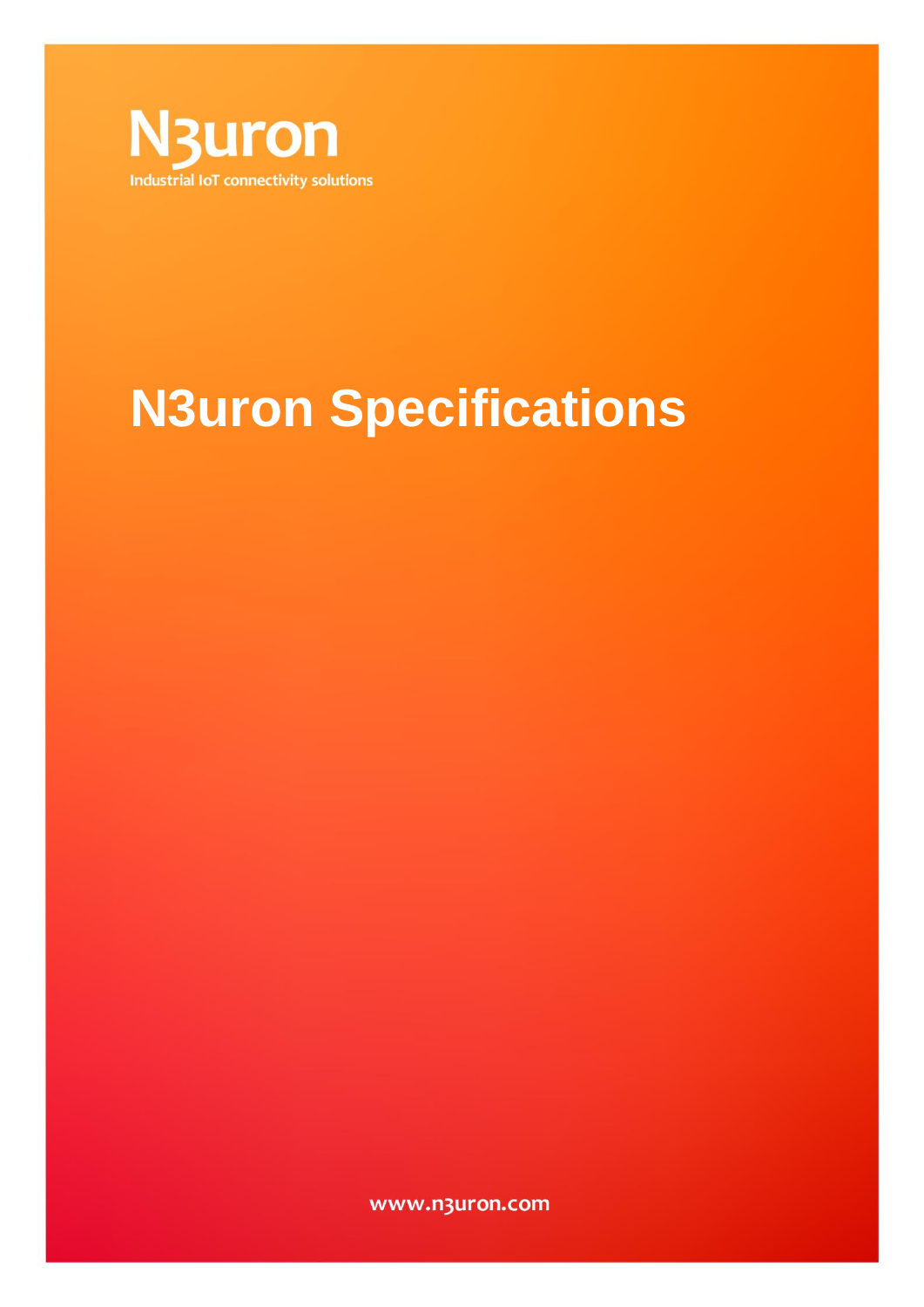### **Specifications**

#### **Accessibility**

The number of clients/developers that have access to the platform is unlimited, and their access can be done from any device, regardless of the operating system used, including iOS and Android.

No additional software installation is required on client/developer's devices to access the platform from the Web, except for the common web browsers.

Updates are instantaneous. Once a change is made to the project, this one will be updated automatically, avoiding costs for maintenance.

#### **Scalability**

The system must be modular and scalable, allowing future amendments to be integrated fastly and efficiently, with a low impact on the running system production.

#### Multi-platform

The system must be able to run on the most widespread versions of Windows and Linux and lightweight devices such as Raspberry Pi and ARM.

#### **Databases**

The system can simultaneously connect to as many databases as the project requires. The platform will use MongoDB as a database for storing historical data. The software should also be able to connect to the most popular SQL databases, such as SQL Server, MySQL, MariaDB and Postgre.

#### Modular architecture

The software must be modular so that its license covers only the project's real needs, being able to acquire additional modules in case of requiring an increase in functionality in the future.

#### **Connectivity**

The platform will have connectors for the most widespread protocols, including:

- Modbus RTU/TCP, server and client
- DNP3, server and client
- Profinet
- IEC 60870-5-102
- OPC XML client and DA
- OPC UA Client and Server
- MQTT client, continue to subscribe and publish data via MQTT to any Broker, including AWS IoT core, Azure IoT Hub and Google IoT Core, among others and supporting versions 3.1, 3.1.1 or 5.
- MQTT Spark Plug B.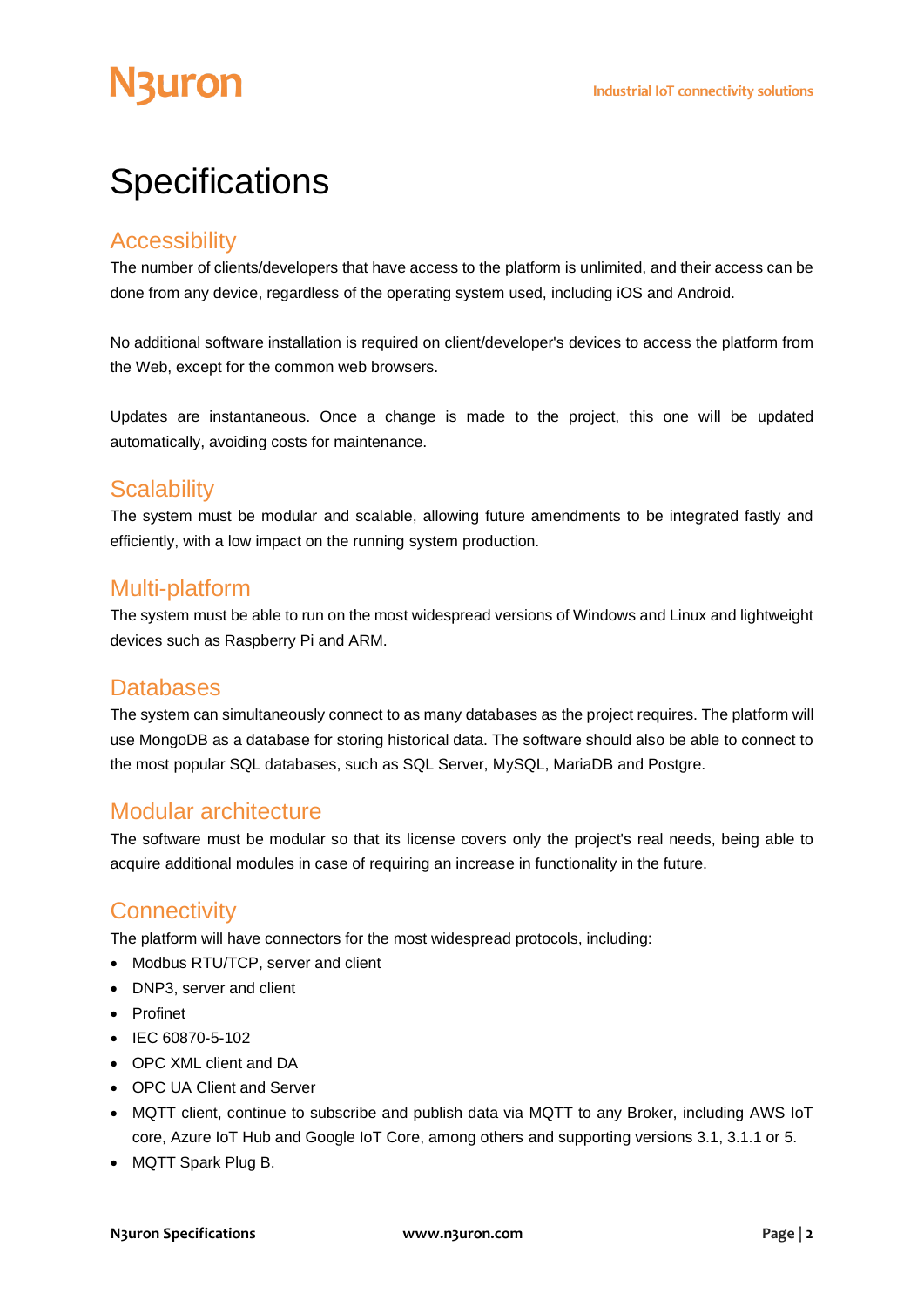## uron

- REST server allows access to third-party services through REST API, HTTP and HTTPS connections. Any data will be exposed by this means, regardless of whether they are real-time or historical values, both for variables and alarms. In addition, other information may also be exchanged and modified, such as that related to system diagnosis, backup and license management, etc.
- REST client, the platform will allow access through REST API to any service that has this possibility, including at least the use of the following methods: POST, PUT and PATCH. The connection will be possible via HTTP and HTTPS.

In addition, the software will have the possibility of developing connectors for any other protocol, either through a specific module for it or with scripting through the use of public and private libraries.

#### Import and export files

The platform will allow importing and exporting files in CSV and XML format, locally or through FTP and SFTP servers.

#### **Licensing**

The licensing of the software will not be subject to any limitation, license per server and being from the first moment:

- Unlimited in number of tags.
- Unlimited in clients and users.
- Unlimited in number of devices.
- Unlimited connections.

#### Design and development

The design and development tool will be free and won't require any license, and will be accessible from any remote computer with no need to install additional software. It will also facilitate object-oriented development.

With a responsive design, each window will be capable of adapting itself perfectly to the client's device size with no loss in resolution. SVG vector files are recommended for a higher quality resolution.

#### Authentication

Different levels of access and user authentications are allowed from the designer and the tool. It's also possible to use external authentication systems, such as Windows Active Directory.

#### **Integrity**

The historian tools must have Store & Forward functionality. This way, historian-data integrity is guaranteed even when there's communication loss with the database.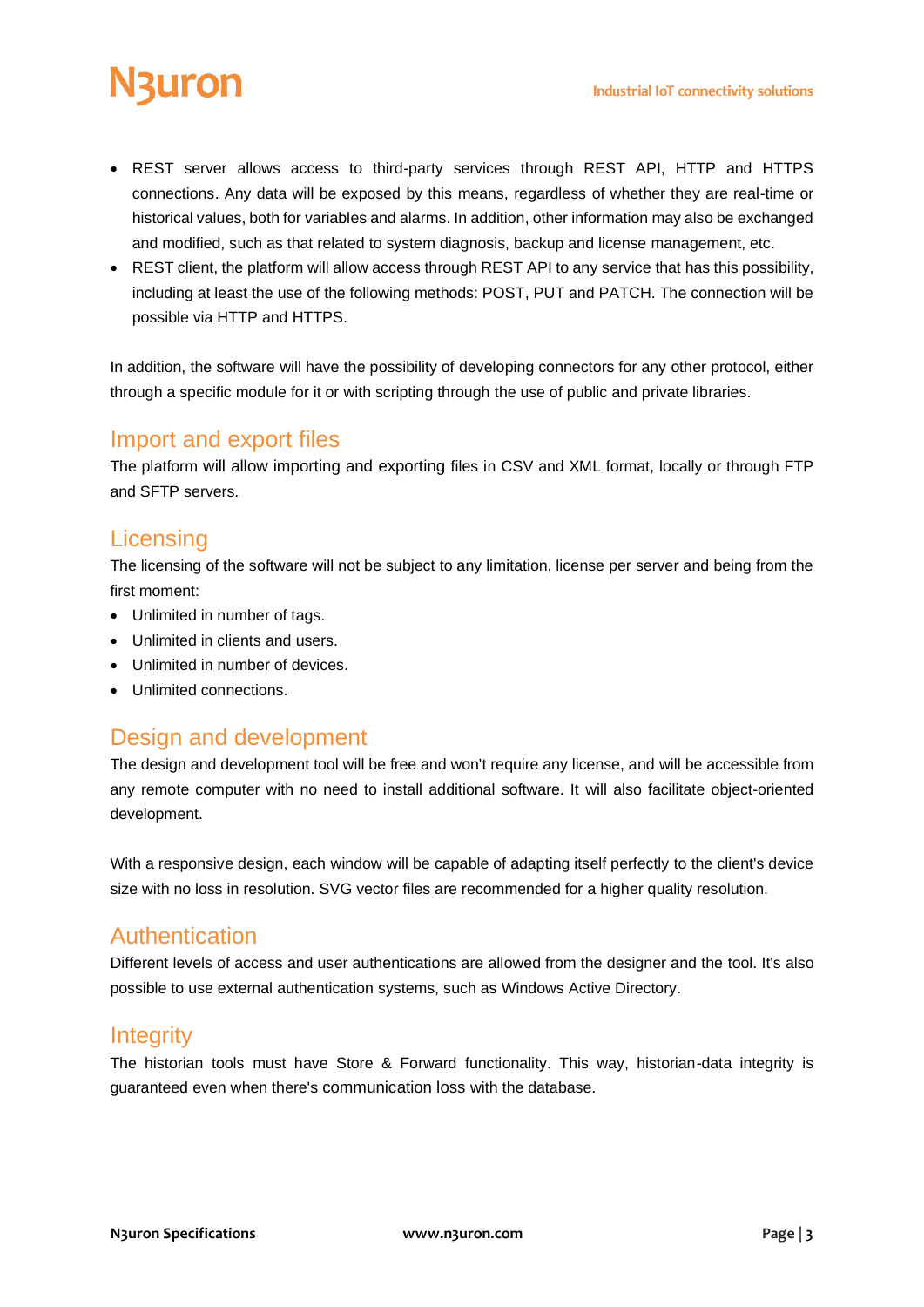### **Backups**

The system must have the option of storing and restoring backup copies of all the information necessary to guarantee the return to production or the migration of the server in less than an hour.

#### Event Log

The system must include a registry that allows troubleshooting and debugging any problem or incident.

#### Registration of events

The system must include a record that allows diagnosing and debugging any problem or incident.

#### Security and registration

System security will be based on users, roles and security zones (variable groups and/or hosts). All communications and access to the system will be encrypted through TLS and HTTPS, using their own certificates or those issued by an authorized entity.

#### **Redundancy**

The SCADA must support redundancy at the level of the server itself, as well as in terms of connections with other servers and/or devices, such as OPC, REST, MQTT brokers, SQL databases, etc.

#### **Reports**

The tool will have a reporting system whose content is dynamic.

#### Alarms

The system will have a whole tool for the management, analysis, recognition, storage and notification of alarms and events. Existing at least two different channels for sending notifications: email and SMS.

#### **Historian**

The platform will include an Historian to store historical data, that will use MongoDB as a database, which must support partitioning as well as old data pruning.

The graphic representation of historical data must be quick and simple to implement, being these data visible from the configuration module itself, through a chart or in tabular form, being also possible to export them in a CSV file.

#### **Scripting**

The software provides a module for generating scripts using one of the most common languages and executing them through events or periodic triggers.